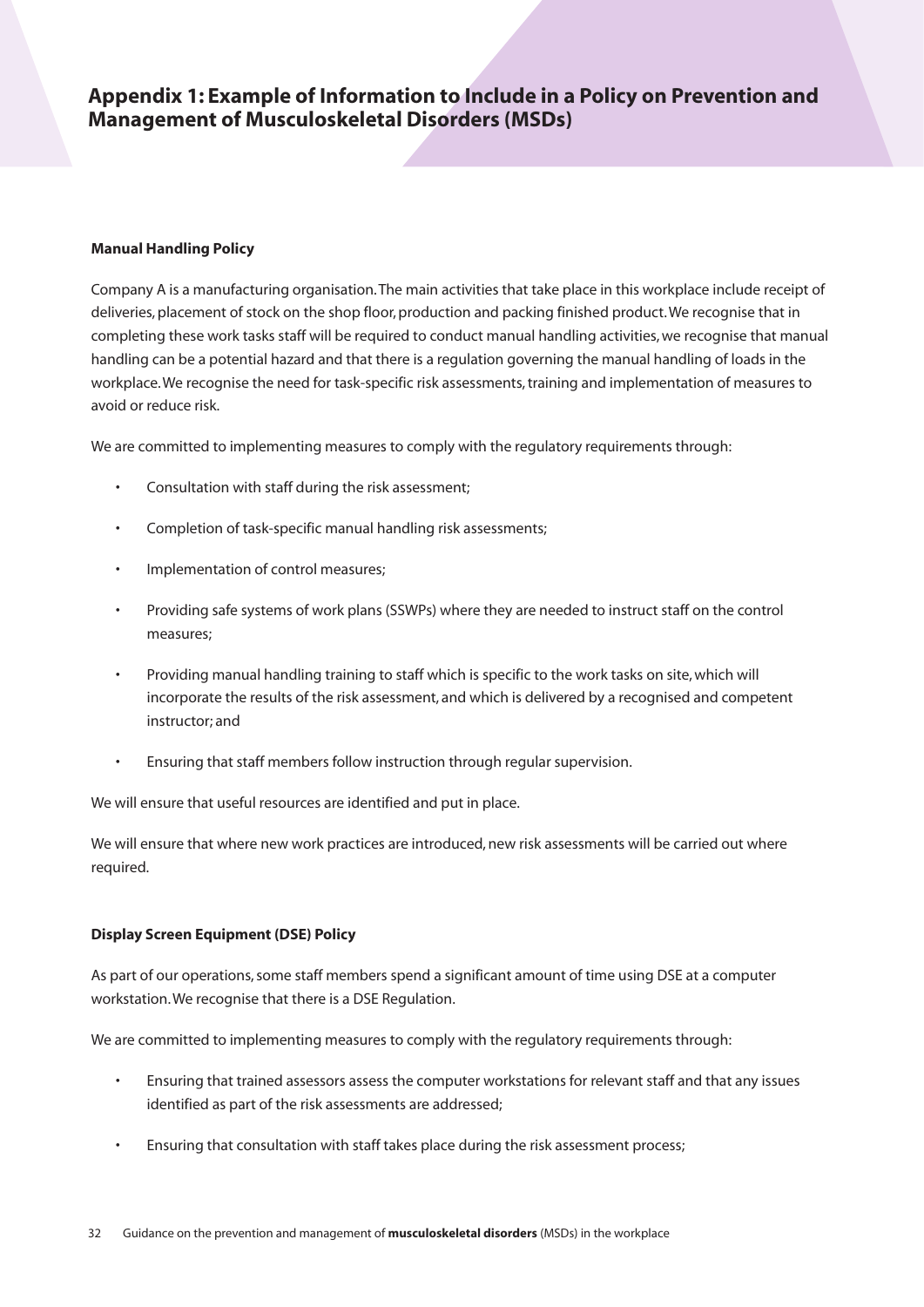## **Appendix 1: Example of Information to Include in a Policy on Prevention and Management of Musculoskeletal Disorders (MSDs)**

- Ensuring that the risk assessments are recorded and signed off;
- Ensuring that staff members are made aware that eye and eyesight tests are available to those staff working at computer workstations; and
- Providing training to staff in the use of their computer workstation and providing information on how their work activities can be planned to allow for periodic interruptions by breaks or changes of activity which reduce time spent using display screen equipment.

We will ensure that useful resources are identified and put in place. We will ensure that where new computer workstations are introduced, risk assessments will be carried out.

### **Policy for Work Activities with Increased Risk of Upper Limb Disorders (ULDs)**

We recognise that some production operations and packing tasks may include work activities which can increase the risk of ULDs.

We recognise that ULDs can be a potential hazard in the workplace and that there is legislation that requires the risk assessment of work activities.

We are committed to implementing measures to comply with regulatory requirements through:

- Consultation with staff during the risk assessment;
- Completion of task-specific risk assessments;
- Implementation of control measures;
- Providing safe systems of work plans (SSWPs) where required;
- Providing training to staff which is specific to the work tasks on site and which incorporates the results of the risk assessment; and
- Ensuring that staff members follow instruction through regular supervision.

We will ensure that resources are put in place to ensure that the measures above are implemented and we will consult with staff as part of the implementation.

We will ensure that where new work practices are introduced, risk assessments will be carried out to address potential hazards.